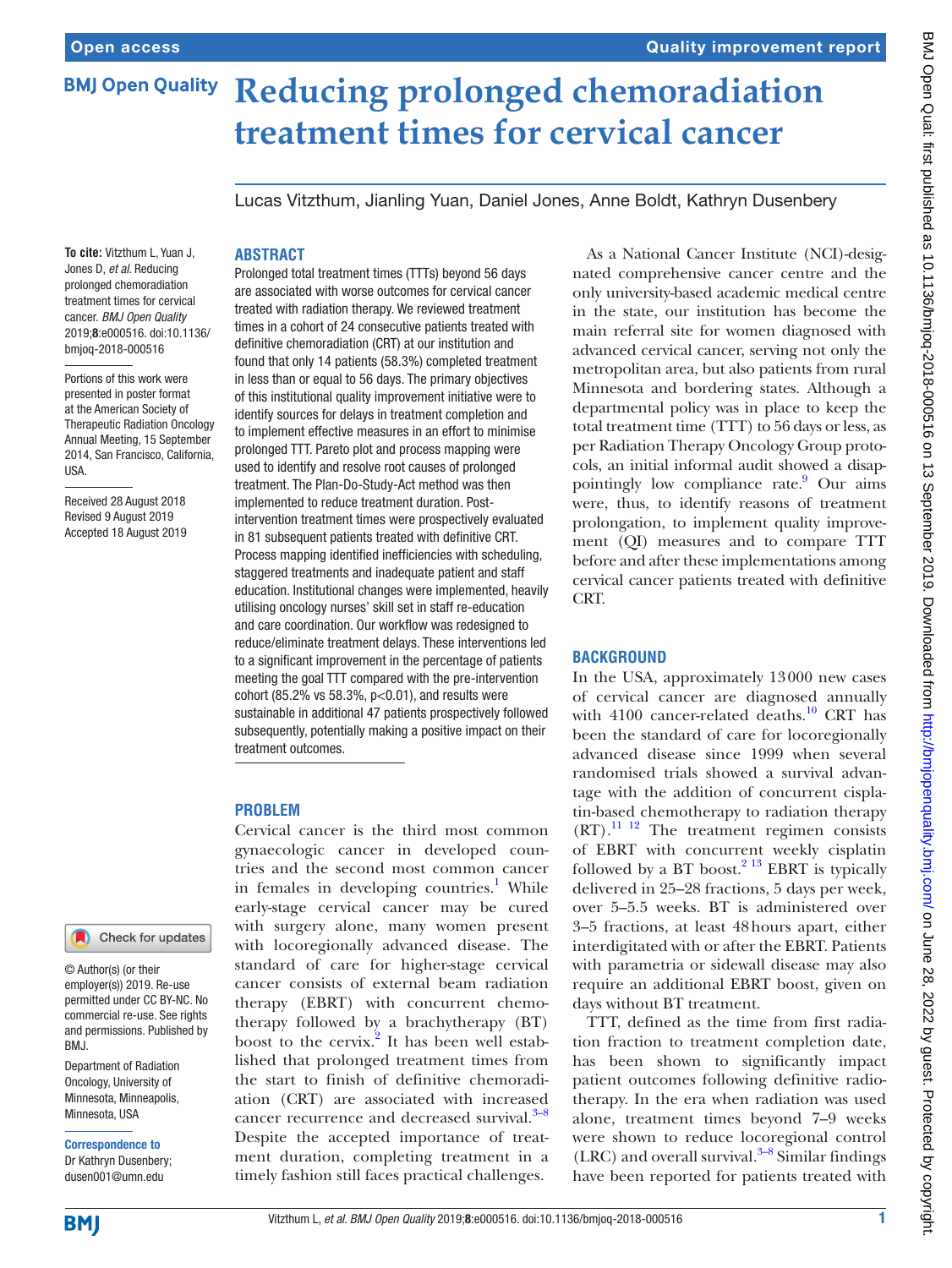$CRT<sup>14–16</sup>$  In one series, treatment times over 56 days were associated with a 17% increase in pelvic failures compared with shorter treatment times.<sup>14</sup> Each extra day of treatment beyond 6–8 weeks can result in a loss of 0.6% per day in pelvic control.<sup>16</sup> While the mechanism is not fully understood, it is hypothesised that an increased proliferation of tumour cells in response to treatment-induced cell killing through a phenomenon known as clonogenic accelerated repopulation is responsible for the decreased tumour control with prolonged treatment.<sup>[17](#page-5-8)</sup> In addition to worse clinical outcomes, prolonged treatment times have also been shown to significantly reduce overall patient satisfaction.<sup>[18](#page-5-9)</sup>

Despite the recognised importance of TTT, completing treatment under 56 days can be challenging. We set out to review TTT for patients treated with definitive CRT at our institution, to identify sources of delays in treatment and to implement QI measures to enhance the delivery of care.

#### **Baseline measurement**

In the initial phase of the study, we sought to categorise patient and treatment characteristics and assess the prevalence of prolonged treatment time at our institution. After obtaining institutional review board approval, we retrospectively reviewed 24 consecutive patients treated with definitive CRT using a combination of EBRT and high-dose-rate (HDR) BT from July 2011 to August 2013. Only patients treated with curative intent were included.

Radiation treatment characteristics of these patients are presented in [table](#page-1-0) 1. All patients were treated with EBRT followed by image-guided HDR tandem and ring (T&R)  $(n=17, 70.8\%)$  or interstitial BT  $(n=7, 29.2\%)$  applications. Before starting BT, patients were usually required to undergo a diagnostic MRI to assess treatment response to EBRT and to allow selection of appropriate boost technique. A Smit sleeve was sewn into the endocervical canal in all patient receiving T&R BT to facilitate applicator insertion. The median number of BT treatments was five with T&R administered at least 48hours between fractions, whereas interstitial BT was delivered in a two times per day fashion over 3 days. A total of 21 patients (87.5%) received a parametrial boost (PB) via anterior–posterior split-pelvic (SP) fields that occurred before, during or after BT. The majority of patients received EBRT at our university main campus (n=20, 83.3%); however, patients were also treated at university affiliate sites (n=2, 8.3%) and outside institutions (n=2, 8.3%), and subsequently came to the university for BT.

Concurrent chemotherapy with weekly cisplatin was given in all patients staged FIGO IB2 or higher. For patients treated with chemotherapy, 15 (65.2%) received all five planned weekly doses. Chemotherapy was withheld in the remaining patients primarily due to cytopenia, and occasionally for severe nausea, dehydration and diarrhoea, at the discretion of the treating gynaecologic oncologist.

The median TTT among the 24 pre-intervention patients was 54 days (range 40–69 days). Of these, 14 <span id="page-1-0"></span>Table 1 Radiation therapy treatment characteristics of the pre-intervention cohort

Treatment characteristics

| <b>EBRT</b>             | Median (range)  |
|-------------------------|-----------------|
| Dose (Gy)               | 45 (45 - 45.5)  |
| # of fractions          | $25(25-26)$     |
| <b>EBRT</b> field       | N(% )           |
| <b>WP</b>               | 14 (58.3%)      |
| <b>EFRT</b>             | 10 (41.7%)      |
| <b>EBRT</b> modality    | N(%             |
| <b>IMRT</b>             | 21 (87.5%)      |
| 3D-CRT                  | 3(12.5%)        |
| <b>Location of EBRT</b> | N(% )           |
| University campus       | 20 (83.3%)      |
| University affiliates   | 2(8.3%)         |
| Outside institutions    | 2(8.3%)         |
| Brachytherapy           | Median (range)  |
| Dose (Gy)               | $27.5(21-30)$   |
| Fractions (T&R only)    | $5(5-6)$        |
| Brachytherapy modality  | N(%)            |
| T&R                     | 17 (70.8%)      |
| <b>Interstitial</b>     | 7(29.2%)        |
| Parametrial boost       | Median (range)  |
| Dose (Gy)               | $5.4(5 - 10.8)$ |
| # of fractions          | $3(2-5)$        |
| # boosted               | 21 (87.5%)      |
| No boost                | 3(12.5%)        |

RT treatment characteristics for the initial cohort of 24 patients treated with definitive CRT.

CRT, chemoradiation; 3D-CRT, three-dimensional conformal radiation therapy; EBRT, external beam radiation therapy; EFRT, extended field radiation therapy; IMRT, intensity-modulated radiation therapy; RT, radiation therapy; T&R, tandem and ring; WP, whole pelvis.

(58.3%) had TTT≤56 days, whereas 10 (41.7%) exceeded 56 days. With an approximately 40% baseline rate of failing to achieve target TTT, QI efforts were initiated with the goal of reducing this rate by at least half.

## **Design**

A QI team was established, comprising of physicians who specialise in gynaecologic malignancies, a resident physician as well as an oncology nurse.

A root cause analysis (RCA) was performed by the attending and resident physicians to determine the cause of treatment delay in the retrospective cohort. Manual chart review of the electronic health record (EHR) was performed to identify the primary cause of delay. For some patients, it was difficult to ascertain a primary cause for delay from the EHR alone. In these cases, members of the patient's treatment team were contacted for insight into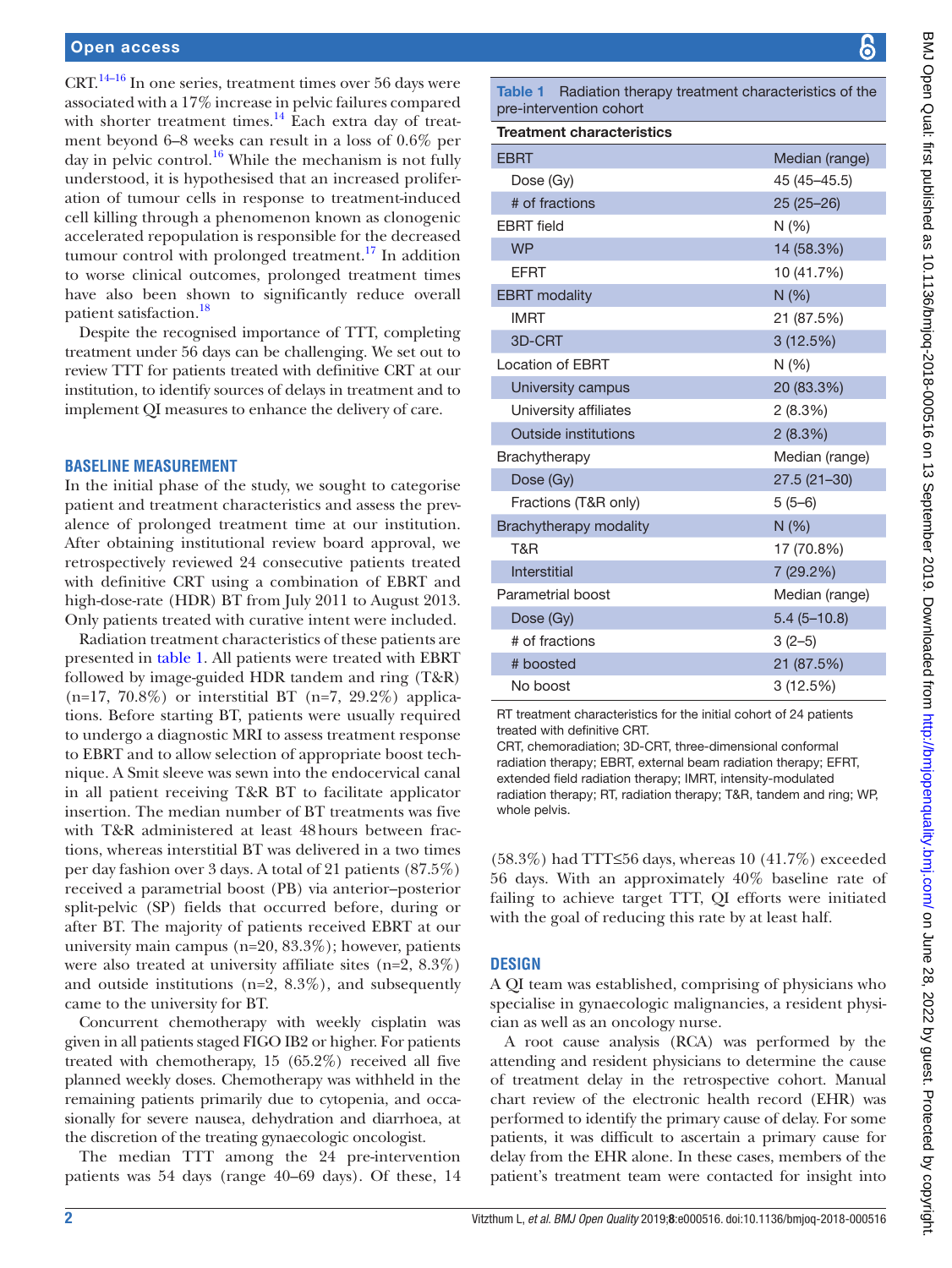

<span id="page-2-0"></span>Figure 1 Pareto plot illustrating the primary causes of treatment prolongation among the 10 patients with TTT greater than 56 days. Patients treated prior to June 2013 represent the pre-intervention cohort. Quality improvement interventions were implemented from July 2013 to July 2017. Patients treated after July 2017 represent the postintervention cohort. b/w, between; TTT, total treatment time; w/, with.

the cause of the prolonged treatment. Of the 10 patients who had TTT greater than 56 days, the primary causes of prolonged treatment could be assigned to three general categories, which is represented in a Pareto plot [\(figure](#page-2-0) 1). Four patients experienced treatment breaks due to toxicity, including cytopenia requiring transfusions and severe nausea, vomiting and dehydration necessitating inpatient fluid resuscitation. One of these patients was admitted to an outside community hospital, which resulted in further delays due to logistic challenges. Three patients had treatment prolongation due to gaps between the end of EBRT at an outside institution and the start of BT at our institution. Another three patients had prolonged treatment times because of difficulties scheduling one or more phases of their RT treatment. This group included one patient who had difficulty making treatment appointments due to a lack of reliable transportation.

We used a process map to visually display the workflow of how a patient is scheduled for treatment. Process mapping of our workflow revealed several potential sources for delays that were not apparent prior to creating a formal diagram of our workflow. The established protocol for the first fraction of BT included Smit sleeve placement and applicator insertion in the operating room (OR) followed by a planning MRI, a treatment planning CT, creation of the first BT plan and treatment delivery, all occurring in the same day. Such a long process necessitated the first OR timeslot of the morning, which was in high demand and required booking weeks in advance. Process mapping also revealed that the PB via split pelvis field was often added on after BT was complete, instead of intercalated into the BT schedule, thus prolonging TTT. For patients receiving EBRT at an outside facility who were referred to the university for BT, a stalling point was found in the timely scheduling of consultation appointment and BT procedures with a university radiation oncologist. Finally, this exercise showed that there was a knowledge gap among scheduling staff. Many of the medical assistants and schedulers were not aware that reducing treatment times was a priority in the treatment of cervical cancer,

and therefore were not making a conscious effort to expedite the coordination of care.

To reduce treatment prolongation, we implemented improvement initiatives using Plan-Do-Study-Act (PDSA) cycles over the course of 4 years. To evaluate the efficacy of our new action plan, a post-intervention analysis of treatment times was prospectively conducted on 81 subsequent cervical cancer patients treated with definitive CRT and compared with that of the pre-intervention cohort using the  $\chi^2$  test. The sustainability of our intervention was tested by evaluating an additional 47 patients after all PDSA cycles had been implemented and the formal QI project had ended.

## **Strategy PDSA cycle 1**

Plan: Our plan was to remind staff members within the department and at outside referring institutions about the impact of treatment time on patient outcome and their important roles in keeping the TTT under 56 days. We also planned to provide more education for patients about the importance of minimising unintentional treatment breaks during their initial consultation appointment.

Do: During the education process, subjective feedback revealed that staff and patients had not previously understood the impact of treatment time on cervical cancer outcomes.

Study: Even with education, we found that efforts in expediting care coordination and appointment scheduling were not consistent among the scheduling clerks. Some patients still missed treatment appointments leading up to BT.

Act: We created visual reminders to be posted near the scheduling desks and throughout the department and sent to referring facilities. Importance of minimising unplanned treatment breaks was not only presented to the patient during an initial consultation but reinforced during weekly on-treatment visits throughout the treatment course.

## **PDSA cycle 2**

Plan: We planned to examine and redesign our workflow in an effort to reduce/eliminate treatment delays. We also sought to establish collaborative relationships with the outside providers to encourage referral of patients early in the course of EBRT so that elapsed time between EBRT and BT could be minimised.

Do: We reached out to OR scheduling team to leverage more first-case slots for our patients. We lobbied outside physicians to place referral orders early in course of patients' EBRT. Furthermore, we asked the physicians to declare an intention for a PB at the time of initiation of EBRT, rather than towards the end.

Study: We found that while OR was supportive of our efforts, reserving more first-case start time was not always achievable, and thus separating the Smit sleeve placement from first insertion of T&R may be necessary. In some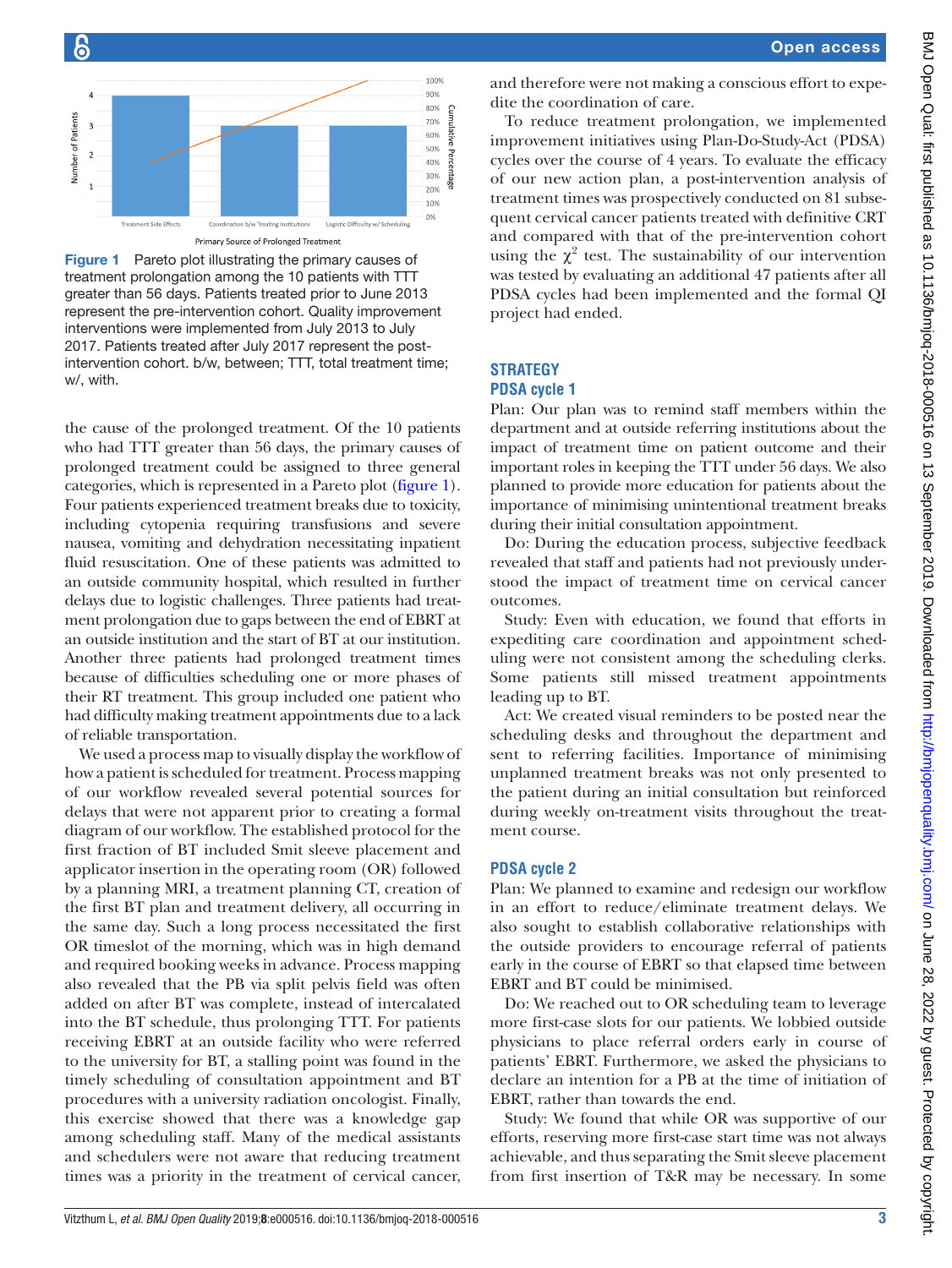

<span id="page-3-0"></span>**Figure 2** Re-designed workflow and timeline of a cervical cancer treatment course incorporating external beam radiation therapy with concurrent weekly cisplatin, five fractions of brachytherapy (BT) and up to five fractions of a parametrial boost that finishes with a TTT of less than 56 days. HDR, high-dose rate; OR, operating room.

instances, OR or BT slots could not be secured due to lack of timely orders from physicians. For patients requiring PB, it could be a source of delay when it is given after all five BT were complete.

Act: In order to make more OR times workable, Smit sleeve placement was scheduled on a separate day prior to first BT. On the actual days of BT, T&R applicators could be inserted in the clinic or sedation suite, significantly reducing the demand for OR. Additionally, for patients requiring PB, the delivery of SP fields was shifted from following BT to interdigitating with BT on days BT was not given. All physicians at our institution were also asked to place BT-related orders within the first 5 days of initiating EBRT to allow more flexibility in scheduling with OR for Smit sleeve placement, sedation suite for applicator insertion and radiology for treatment planning MRI. The improved workflow is shown in [figure](#page-3-0) 2.

#### **PDSA cycle 3**

Plan: While our initial QI efforts were successful, we recognise that sustainability is important to have a longterm impact on patient outcome. In this final PDSA cycle, we planned to ensure ongoing accountability.

Do: We created a nurse-led database to prospectively track all cervical cancer patients treated with curative intent. Nurses in the department routinely reviewed the progress of on-treatment patients at least once a week and functioned as a liaison between patients, physicians and schedulers.

Study: Of the additional 47 patients in the sustainable phase of the study, the number of patients exceeding the goal TTT of 56 days were kept at a minimum (see section Results).

Act: We will maintain our current QI efforts. Furthermore, any prolonged TTT will trigger an RCA and ensure continuous improvement.

## **Results**

QI interventions began in August of 2013. Of the subsequent 81 consecutive cervical cancer patients treated with definitive CRT from 2013 to 2017, the median TTT was 52 days (range 37–77 days). Compared with only 58.3% pre-intervention patients finishing treatment in ≤56 days,

85.2% (69 out of 81) of the post-intervention patients were able to achieve TTT goals, a statistically significant  $(p<0.01)$  improvement [\(figure](#page-4-0) 3). Among the 12 patients with TTT over 56 days in the post-intervention cohort, the primary cause of the delay included treatment-related side effects (n=4), delayed transfer from an outside institution (n=3), repeat patient no shows (n=3), split pelvis EBRT delivered after BT (n=1) and delayed OR clearance  $(n=1)$ .

This QI has led to sustainable results with 43 of 47 patients (91%) finishing within 56 days or less during the next 18 months since the completion of additional interventions in 2017. Of the four patients with delayed treatment times, one had to have an unplanned surgery following EBRT and one developed delirium during interstitial BT, necessitating discontinuation and rescheduling of the remaining treatment. Another patient experienced prolongation of 1day due to unavailability of sterilised BT equipment. The final patient with complex social issues missed multiple treatments despite repeated efforts in education and rescheduling. There are essentially no instances of preventable delays.

## **Lessons and limitations**

Our RCA showed that the primary reasons for prolonged TTT included treatment-related toxicities necessitating treatment break, in-house scheduling delays and transfer delays from outside referring institutions. Petereit *et al* reported similar findings with the most commonly observed causes for treatment delay being RT-related side effects and scheduling gaps between EBRT and BT.<sup>[8](#page-5-10)</sup> These analyses suggest that while some patients may have unpredictable delays due to side effects, a significant portion of treatment prolongation can be avoided by making systematic changes to institutional practices, such as scheduling.

Process mapping each step of the RT treatment process revealed several opportunities for intervention. Institutional changes were made regarding the timing of Smit sleeve placement in relation to the first BT, more efficient delivery of PB and early scheduling efforts by physicians and staff. This exercise also revealed a need to educate all members of the treatment team, including in-house schedulers as well as those at the outside referring facilities.

Our QI interventions led to a significant increase in the proportion of patients (85%) able to complete treatment within 56 days, potentially making a positive impact on their treatment outcomes. Treatment-related side effects and delayed transfers from outside institutions remained common causes for prolonged TTT. We worked to further reduce delays from treatment side effects by encouraging patients to report symptoms early and more proactively managing dehydration, nausea and diarrhoea. Our results were sustained with 91% patients achieving the target TTT of 56 days among the additional 47 prospectively followed patients after all inventions had been implemented. We found that the process of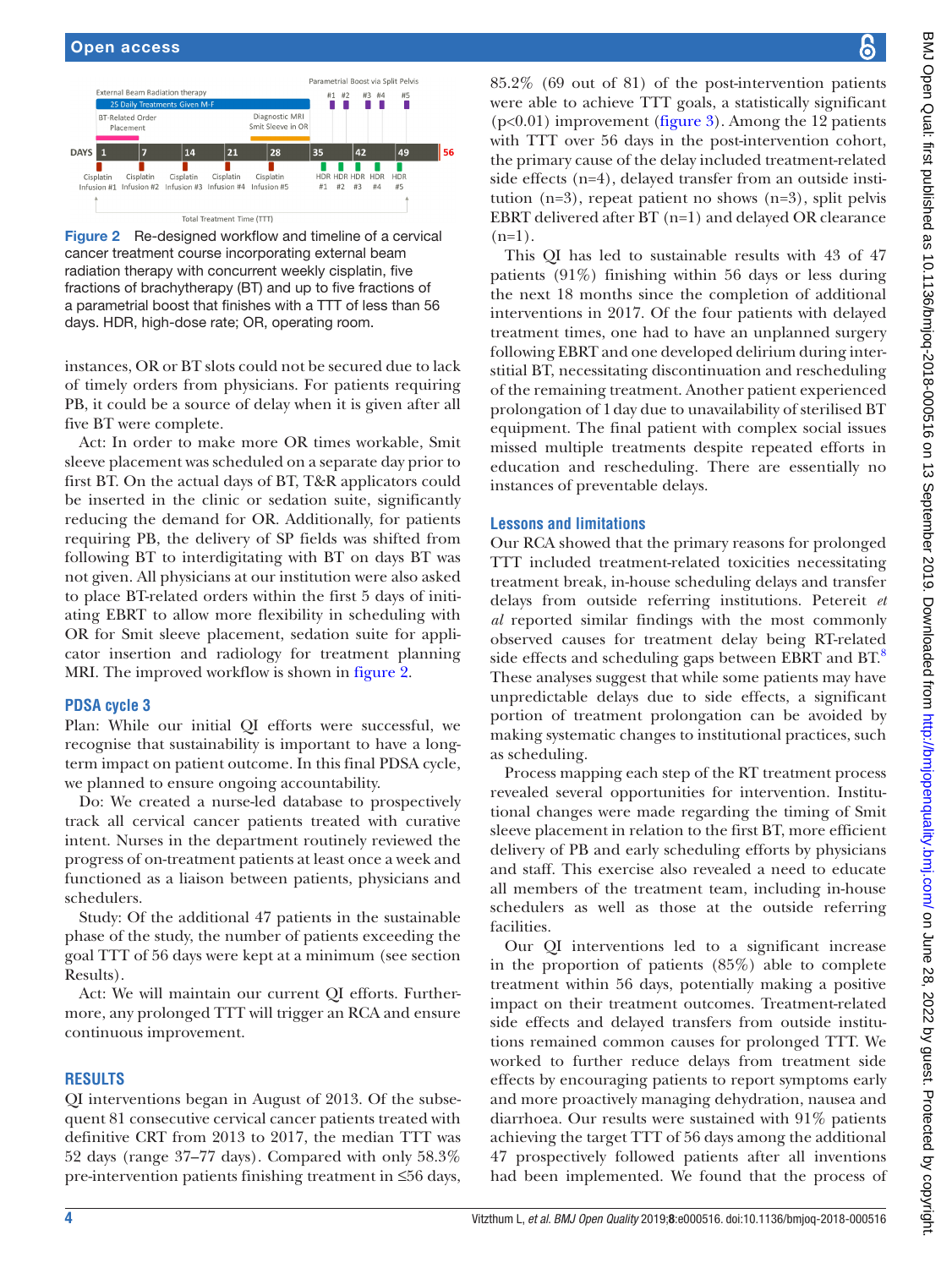

<span id="page-4-0"></span>Figure 3 Run chart showing total treatment times (TTTs) pre-implementing and post-implementing quality improvement (QI) interventions. Dotted horizontal red line represents goal TTT of ≤56 days. Dashed blue dotted line represents the final implementation date for our QI interventions.

formally analysing the clinically relevant endpoint of TTT was helpful in understanding our clinical workflow and believe that it will improve patient care.

This project was conducted at an academic medical centre with NCI comprehensive cancer centre designation. Chemotherapy was administered through the department of gynaecologic oncology, while RT was administered by the department of radiation oncology. We believe that the lessons from this study will be applicable to similar tertiary care centres. Centres with less resources will likely face an even greater challenge in coordinating care and providing supportive measures to prevent prolonged TTT.

## **Conclusion**

Prolonged treatment times have been associated with decreased LRC in cervical cancer patients treated with definitive CRT. $^{14-16}$  TTT for cervical cancer patients treated with definitive CRT at our institution was found to be suboptimal with only 58% of patients completing in ≤56 days. Preventable delays were attributed to inefficient OR scheduling, lack of education and unnecessarily

staggered RT treatment. Points of intervention were identified using process mapping. Effective measures were implemented which improved workflow and increased the number of patients with an acceptable TTT to ~90%. Treatment-related side effects and delayed transfers from outside institutions remained common causes for prolonged TTT and will be investigated for further improvement approaches.

Acknowledgements The authors would like to thank the physicians, nurses and support staff at our institution for their help in implementing this project.

Contributors LV contributed to the project design, implementation, data collection, data analysis and manuscript preparation. JY contributed to the project design, QI implementations, manuscript preparation and editing. AB contributed to data collection, QI implementations, QI brainstorming and manuscript editing. DJ contributed to the project design, implementation and manuscript editing. KD contributed to the project conception and design, staff interviewing, QI implementations, manuscript writing and editing.

Funding The authors have not declared a specific grant for this research from any funding agency in the public, commercial or not-for-profit sectors.

Competing interests None declared.

Patient consent for publication Not required.

Provenance and peer review Not commissioned; externally peer reviewed.